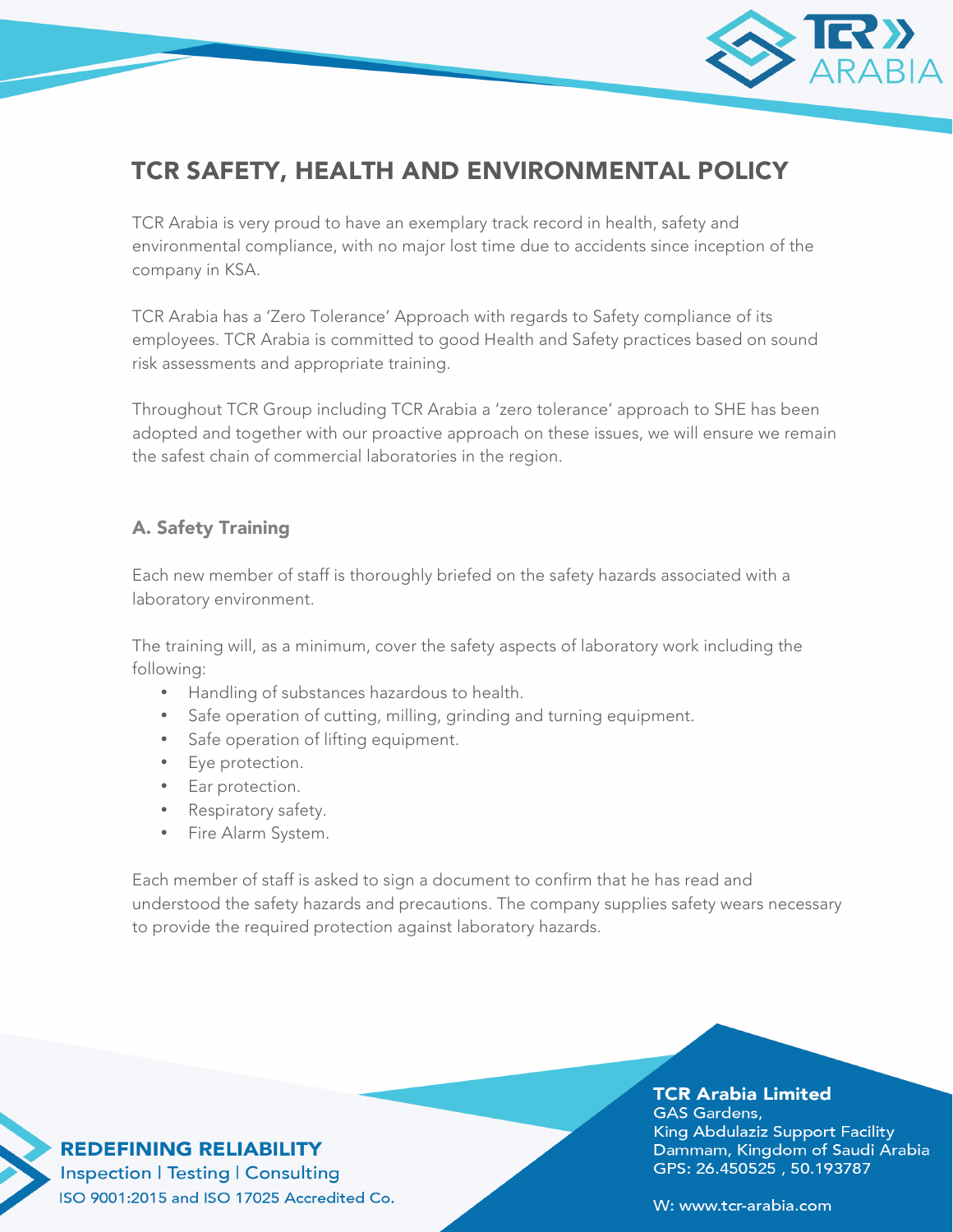

# B. Safety Control

Procedures, records and maintenance contracts are in place to control safety. These include:

- Fire Alarm and extinguishers maintenance contract.
- H2S Procedures.
- Training Records.
- Injury Records.
- Control of flammable substances and acids.

## C. On-Site Safety

Each member of the site team working on a particular project will be briefed prior to his or her first visit to site on the safety hazards associated with site work. Should an organized safety-training program be in existence, staff will attend it. A site visit can be organized by the company responsible person to discuss the safety aspects with the site safety officer.

The company responsible person can carry out periodic site visits and regular safety reviews with site staff.

TCR Arabia will supply all the required safety wear necessary to provide the required protection on site, if the same is not provided by the client.

## D. TCR Arabia Safety Policy Statement

TCR Arabia sets high standards and expects all managers to be actively involved with respect to Health and Safety and the protection of our environment.

This means:

- Each TCR Arabia location will comply with all applicable Safety, Health and Environment Regulations within the territory in which it operates.
- While the Directors and Management accept their responsibilities for Health and Safety at work, they expect all employees to play their part and to fulfill their legal obligations under Health and Safety Legislation by taking reasonable care to avoid

**TCR Arabia Limited GAS Gardens,** King Abdulaziz Support Facility Dammam, Kingdom of Saudi Arabia GPS: 26.450525, 50.193787

**REDEFINING RELIABILITY Inspection | Testing | Consulting** ISO 9001:2015 and ISO 17025 Accredited Co.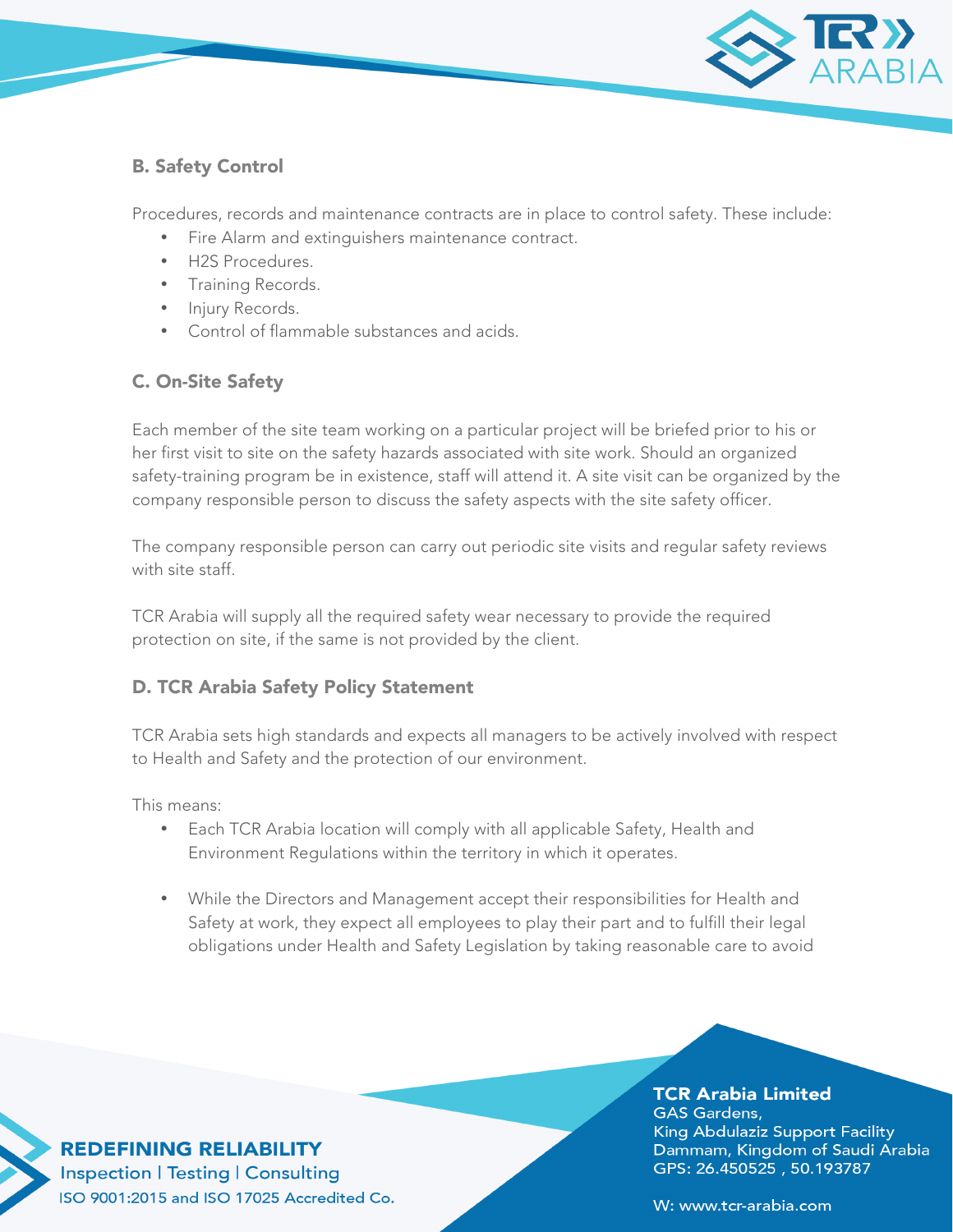

accidents to themselves and others and following company procedures. Only by full co-operation can the common objectives TCR be achieved.

• Every employee has the responsibility to maintain a safe working environment in which risks arising from the TCR's working practices are identified and controlled. Any willful violation of safety policy will result in disciplinary action.

The definition of a serious breach of Safety Policy is very difficult to categorize objectively in a prescriptive sense and therefore circumstance will dictate the appropriate disciplinary action. There are of course specific instances where summary dismissal will be applicable, i.e.

- 1. Recklessness in the use of chemicals and radiation sources or any other hazardous materials.
- 2. Willfully removing or disabling any safety device.
- 3. Operating equipment or driving whilst clearly incapacitated through alcohol or drug abuse.
- 4. Falsification of safety records or incident reports.
- 5. Disposing illegally of any hazardous substance.
- 6. Willful negligence to carry out proper maintenance of buildings, equipment, etc.

TCR is committed to conducting its activities in such a way as to protect the safety of clients, the public at large, visitors and contractors on company premises.

## E. Environmental Protection

Environmental matters are of great importance to the Company.

To Avoid Damaging the Environment, all TCR Arabia employees are encouraged to strictly comply the following:

- Do not pour chemicals or other substances down internal drains. Check with your supervisor for the correct disposal procedure.
- Proper waste management system must be used to ensure that all classes of waste are disposed of in accordance with current legal requirements and local rules
- Store all oils and chemicals including solvents and paints in designated bounded areas.

# **TCR Arabia Limited**

**GAS Gardens,** King Abdulaziz Support Facility Dammam, Kingdom of Saudi Arabia GPS: 26.450525, 50.193787

**REDEFINING RELIABILITY Inspection | Testing | Consulting** ISO 9001:2015 and ISO 17025 Accredited Co.